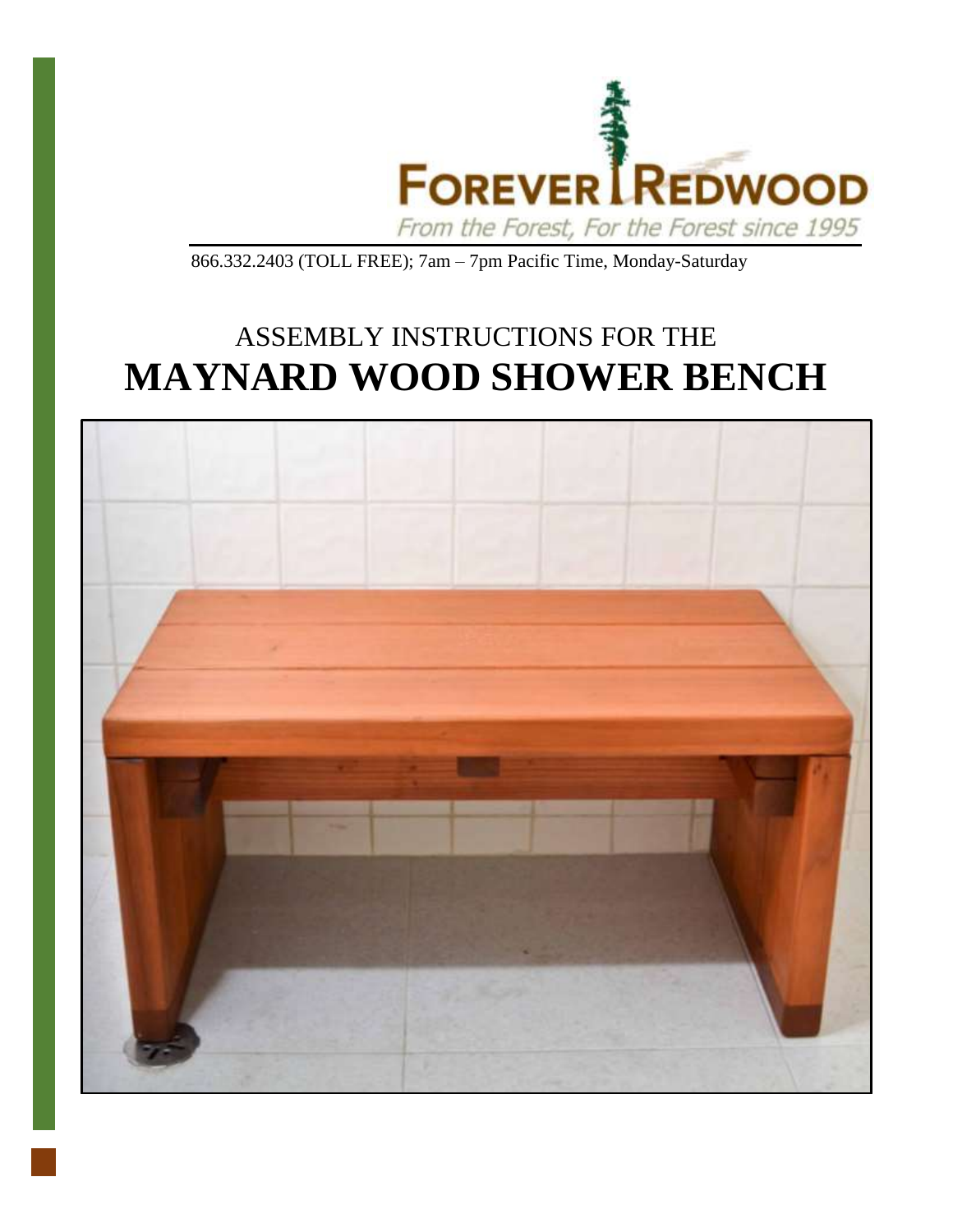|                  | Ź.          |      | $\overline{\mathcal{C}}$ | $\mathfrak{c}$ |
|------------------|-------------|------|--------------------------|----------------|
| CONTENT OF BOXES | Drawing     |      |                          |                |
|                  | Description | Seat | Legs                     | Support        |
|                  | Qty.        |      | 2                        |                |

Note: Part numbers in the Content of Boxes Table are for reference only. These do not match to the numbers marked on the parts sent. *Note: Part numbers in the Content of Boxes Table are for reference only. These do not match to the numbers marked on the parts sent.*

|               | Ż.          | ⋖                                                         | ≃                                                      |
|---------------|-------------|-----------------------------------------------------------|--------------------------------------------------------|
| HARDWARE LIST | Drawing     |                                                           |                                                        |
|               | Description | (To attach the Seat to the legs).<br>$3/8$ " X 3 ½" Bolts | (To attach the support to the legs).<br>3" Deck Screws |

## **MAYNARD WOOD SHOWER BENCH**

*Note: Dimensions of your hardware will vary depending on size.*

Note: Dimensions of your hardware will vary depending on size.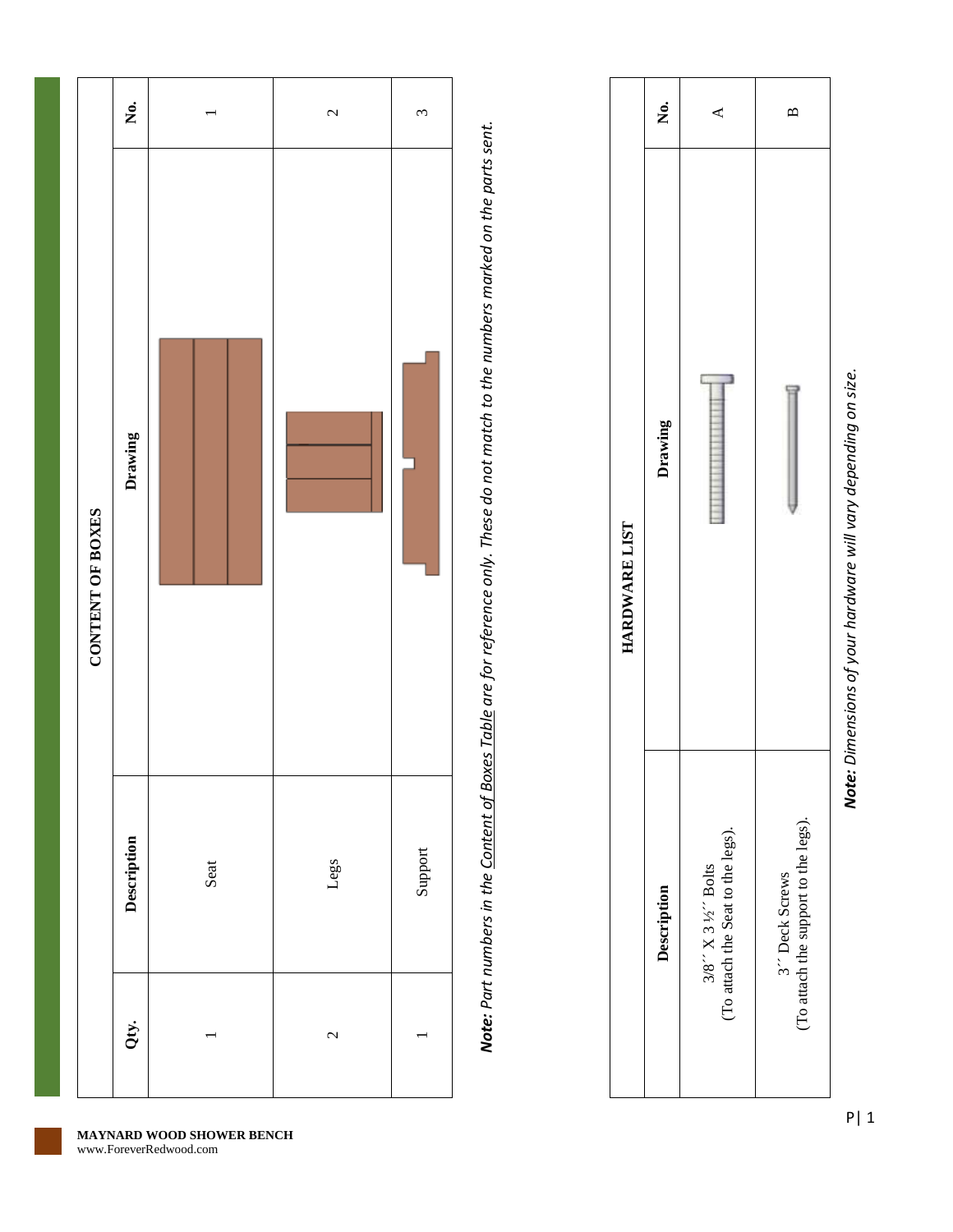**Note:** Part numbers in the <u>Drawing</u> are<br>for reference only. These do not match to<br>the numbers marked on the parts sent. *for reference only. These do not match to Note: Part numbers in the Drawing are the numbers marked on the parts sent.*

| DESCRIPTION | $\tilde{\mathsf{z}}$     |
|-------------|--------------------------|
| Seat        |                          |
| Legs        | $\overline{\mathcal{C}}$ |
| Support     | م                        |
|             |                          |

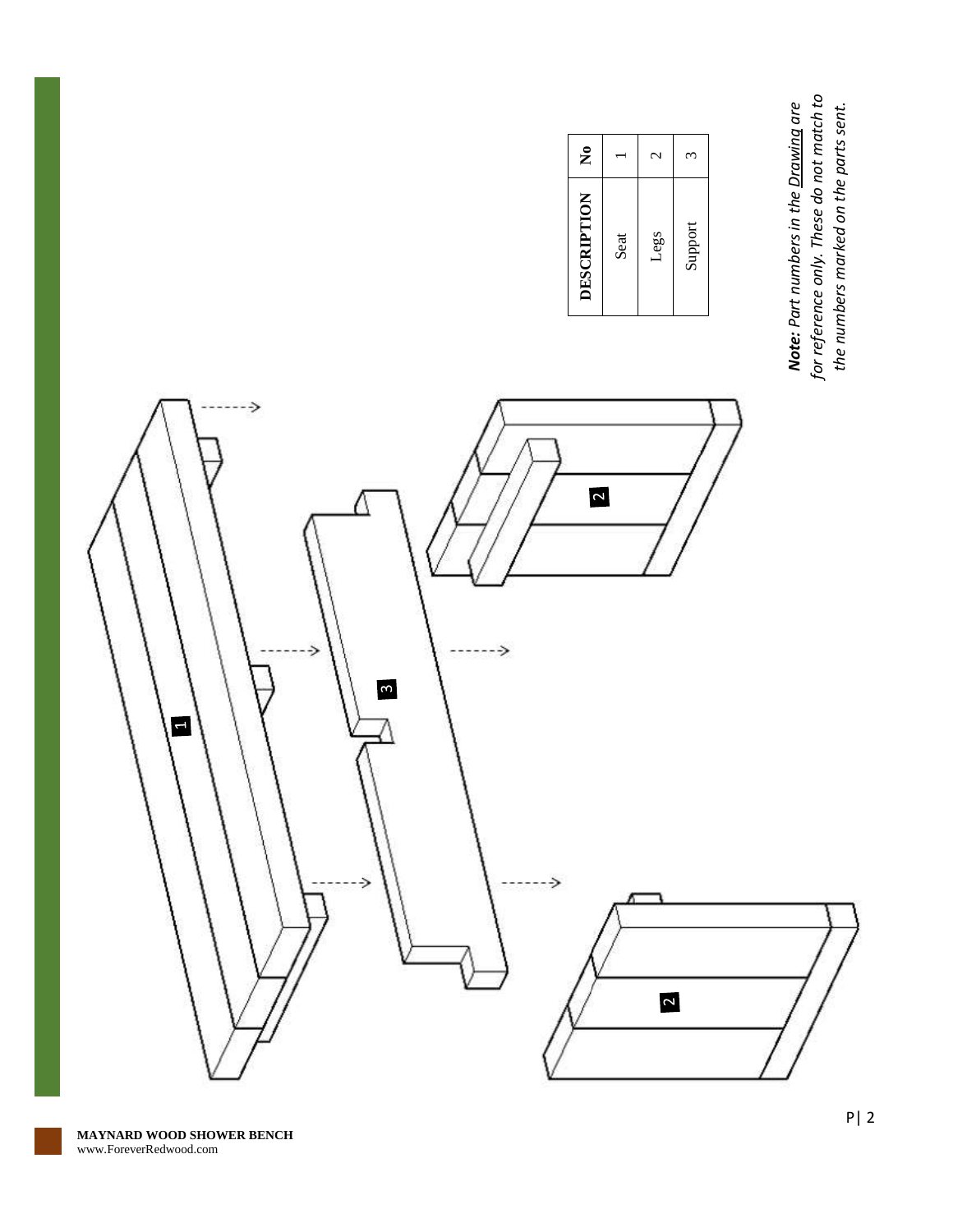**Step 1:** Use  $5/16''$  x  $3\frac{1}{2}''$  bolts **(A)** to attach the Seat **(1)** to the legs **(2)**. Each part has a series of numbers that indicate where to attach the part with the corresponding number.



**Step 2:** Finally, attach the support **(3)** to the legs with 3<sup>24</sup> deck screws **(B)**. Each part has a series of numbers that indicate where to attach the part with the corresponding number.